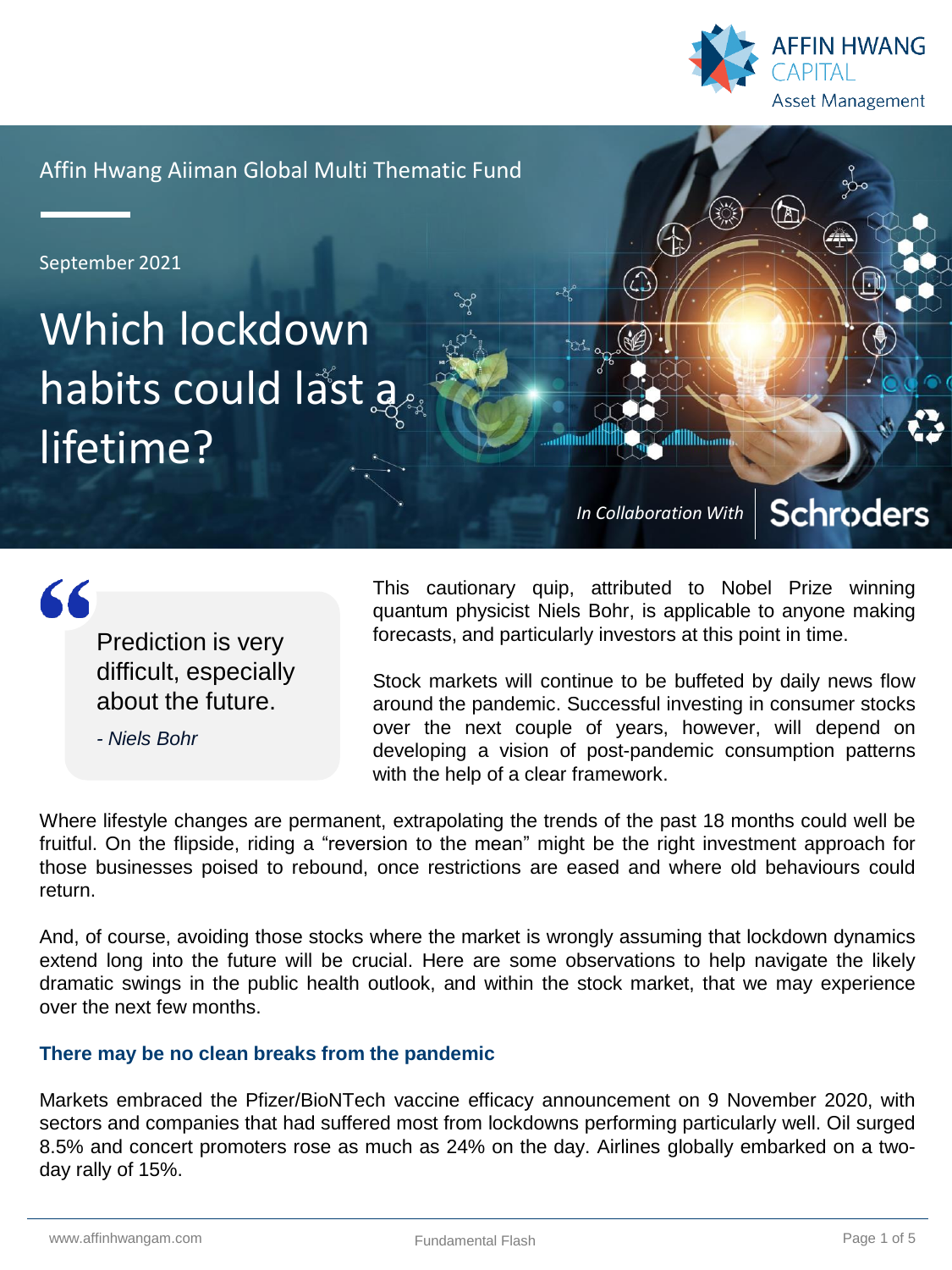

The Pfizer/BioNTech news, combined with subsequent announcements from other vaccine developers, marked a massive breakthrough for the public health outlook. However, it has subsequently become clear that there will be no clean break from the pandemic, no single moment when we declare victory and return to the old normal.

New variants that reduce vaccine effectiveness are the clearest obstacle to such a scenario, but there are also issues of vaccine rollout logistics and the duration of immune response (still unknown, for obvious reasons).

It is also difficult to imagine a rapid reintegration of travel between those countries where Covid-19 has been heavily suppressed and those that are on a path to herd immunity.

Hence the scenario we have to imagine is of a gradual relaxation of restrictions, with occasional setbacks and significant variation between countries.

### **Short-term share price movements may be misleading**

Consumer spending patterns may be quite erratic in response to the evolving environment. In particular there is likely to be significant pent-up demand for all types of experiences when restrictions are eased.

A surge in travel seems highly probable in countries where vaccine rollouts have reduced the public health risk. This surge in demand will meet reduced capacity and could drive significant price increases for flights and hotel rooms.

Likewise, if people are allowed to socialise more freely then the hospitality trade and all that goes with it (ride sharing, alcoholic beverages etc.) will likely prosper.

A leg-up in spending on experiences could crowd out spending in other areas, and therefore may give a false impression of eventual consumption patterns post-pandemic. High savings rates in countries like the US suggest more money to go round overall but there may still be some misleading short-term movements.

The market is likely to react to these moves positively and negatively. As a result, it is important for investors to have a clear vision of the long-term direction of spending patterns in order to navigate the months ahead.

# **Understand the factors that drive habit formation**

The academic literature suggests it can take up to 254 days to form a habit (How are habits formed: Modelling habit formation in the real world. European Journal of Social Psychology. October 2010). Since most consumers have now been dealing with pandemic-related restrictions for at least that long, one might jump to the conclusion then that our new routines are here to stay.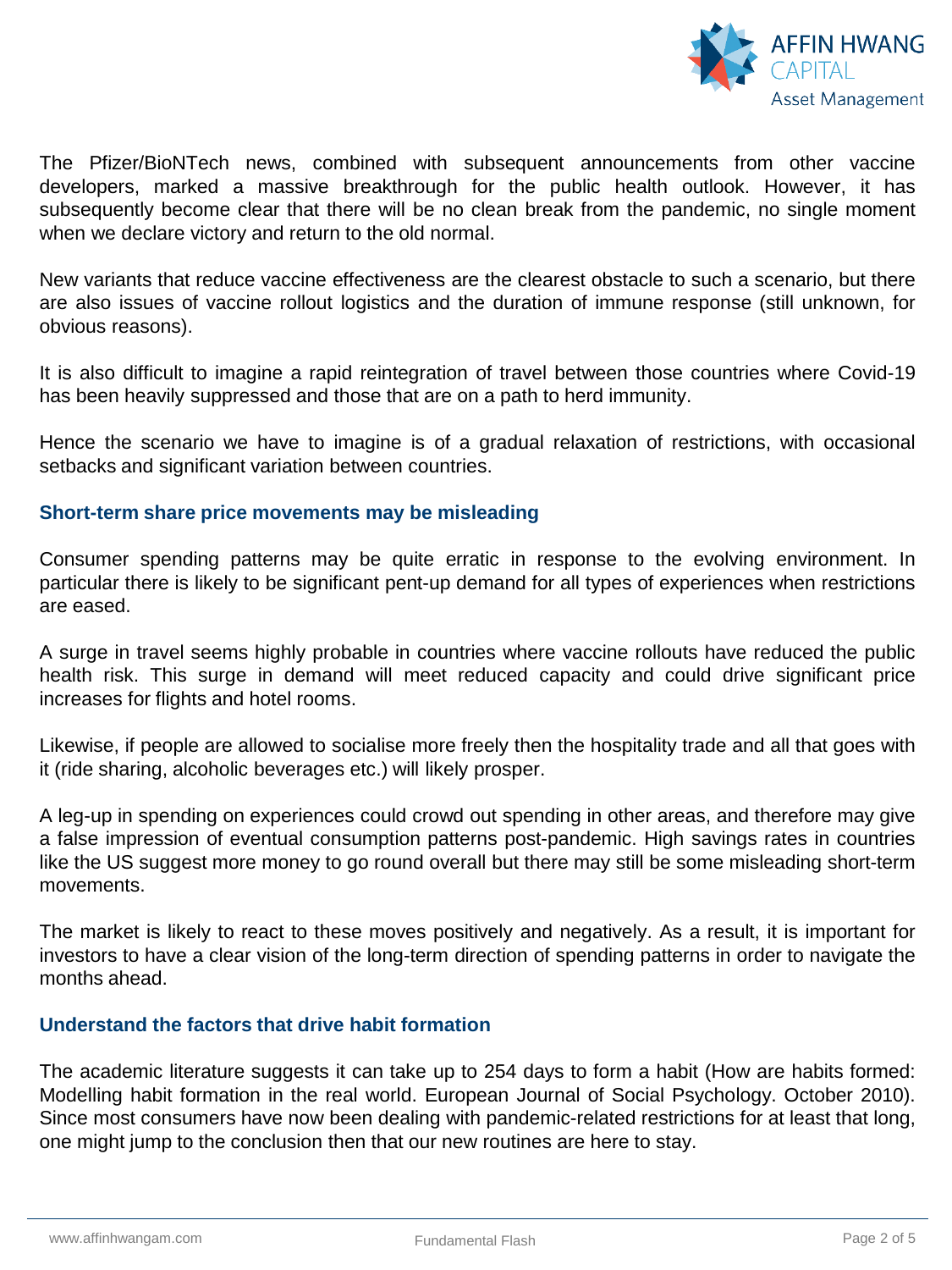

*However, there is more to habit than purely repetition over an extended period of time. Psychologists and behavioural experts also talk about a "habit loop", which has three components:*



As the public health situation normalises, key parts of the habit loop will be broken: some of the contextual cues forced by the pandemic (home schooling etc.) will be absent. And, importantly for us, the reward may be more easily achieved via pre-pandemic behaviours.

Much has been written about how the pandemic has accelerated pre-existing trends – particularly digitisation trends like e-commerce, video conferencing, and connected gaming. Other notable changes include increased interest in health and wellbeing, scratch cooking, and investment in people's homes.

Using the habit framework outlined above, the changes that are most likely to be "sticky" are the ones that bring a reward that can't easily be replicated once restrictions are eased. The table below outlines our views on what this means for some of the major trends.

If investors can correctly anticipate what happens to post-pandemic behaviour, it will allow them to build "positive growth gaps" in their forecasts for companies benefiting from these trends. Equally, they'll be able to avoid ones where the market is wrongly extrapolating ephemeral changes.

It is positive growth gaps which drive share price outperformance. If a company achieves results that are superior to those expected by consensus and those priced in by the market, then that company's share price is likely to outperform.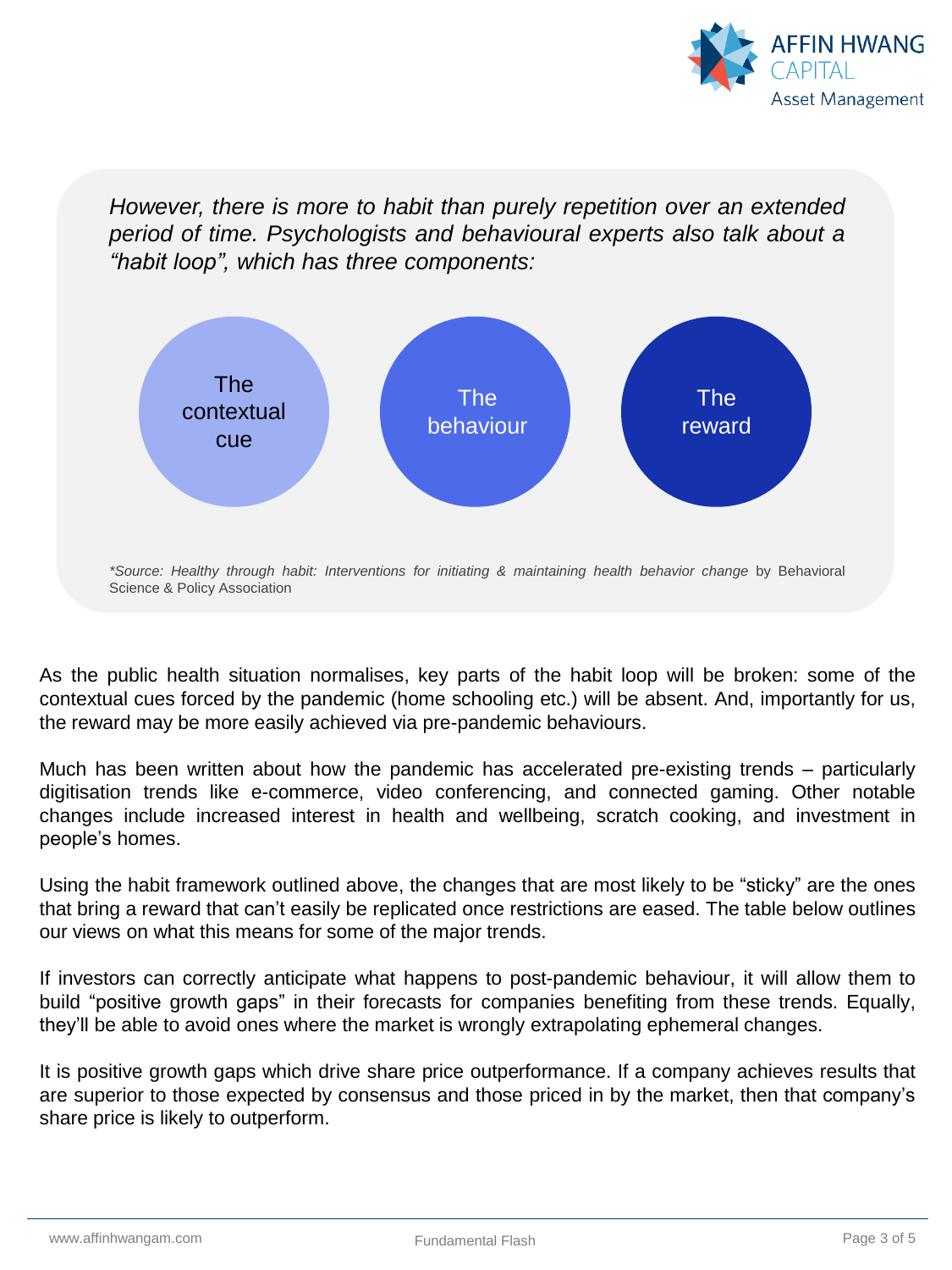

|                                       | <b>Change during pandemic</b>                                | <b>Reward</b>                                     | Sticky?                                                                                                                                                                                               |
|---------------------------------------|--------------------------------------------------------------|---------------------------------------------------|-------------------------------------------------------------------------------------------------------------------------------------------------------------------------------------------------------|
| Sticky                                |                                                              |                                                   |                                                                                                                                                                                                       |
| Grocery<br>e-commerce                 | Penetration doubled in<br>many countries                     | Safety. Avoiding<br>time-consuming task           | This is a much more convenient solution for<br>consumers (whether delivered or pickup) and<br>demand will remain.                                                                                     |
| Investment<br>in the home             | Home improvement spend<br>increased 20% in developed markets | Comfort; security                                 | Flexible working likely to be lasting shift, driving<br>greater emphasis on the home                                                                                                                  |
| Short-term downside, long-term sticky |                                                              |                                                   |                                                                                                                                                                                                       |
| Non-food<br>e-commerce                | e-commerce penetration<br>accelerated globally during 2020   | Safety, convenience                               | This is a much more convenient solution for<br>consumers. The entertainment aspect of shopping<br>is missing however and 'experiential' retailers will<br>attract consumers back to bricks and mortar |
| Gaming                                | Hours spent; eSports; in-game<br>transactions                | Social; achievement                               | Some hours spent will be lost to other forms of<br>entertainment, but in-game transactions should be<br>permanent habits (cue and reward very much present)                                           |
| Less sticky?                          |                                                              |                                                   |                                                                                                                                                                                                       |
| Exercise                              | Equipment sales rocketed                                     | Fitter $\Rightarrow$ ability to<br>fight pandemic | Unclear - exercise is hard work and it is notoriously<br>difficult to make permanent changes                                                                                                          |
| Scratch<br>cooking                    | Surge in scratch cooking categories                          | Tasty food; sense<br>of achievement.              | Cooking is hard work compared to takeaway or<br>eating out. Part of the reward more easily<br>achieved elsewhere                                                                                      |
|                                       |                                                              |                                                   |                                                                                                                                                                                                       |

*Source: Schroders, March 2021. 600622*

## **How companies change the way do business can have profound investment implications**

The impact of these trends on revenues is obvious. The biggest rewards, however, will come from identifying those companies which have been able to change the way they do business with a potential lasting positive impact on profitability and returns.

A great example is in sneakers and athletic apparel sector. Brand owners have historically distributed their products through bricks and mortar retailers. These "legacy retailers" have taken a significant amount of the profits and yet, in many cases, failed to effectively merchandise the product, although there are some notable exceptions.

For years the brand owners have been building their own stores and e-commerce sites, and developed elaborate app "ecosystems" to attract customers from the legacy retailers. While they had made steady progress in this regard, it was an expensive endeavour, which held back profitability.

With Covid-19, many customers found their own way to the brand owners' websites and apps. With the shift to e-commerce platforms likely to be permanent, we expect to see a step change in profitability and returns.

Sales of running and workout gear may decelerate in 2021 compared to 2020. This, however, is less relevant than the change in the way these companies are now able to do business, or the shift in their "business model".

On the flip side, the increased penetration of grocery e-commerce is a headache for traditional food retailers. From their point of view, there is no business model superior to having a customer drive to the store, pick their own goods, put them on the checkout conveyor belt (or even better go through self-checkout), pack them, and then drive them home.